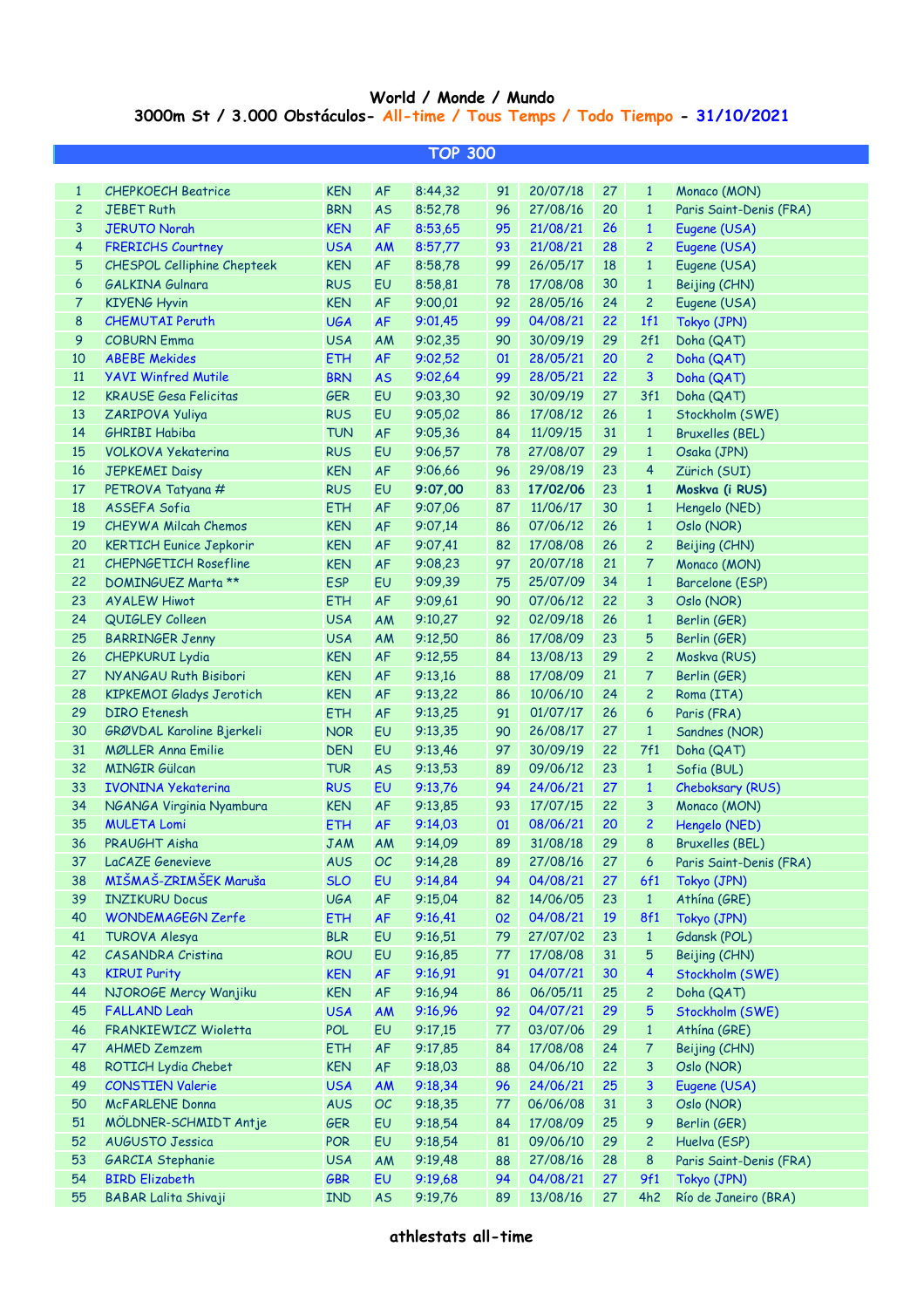| 56  | <b>GEGA Luiza</b>            | <b>ALB</b> | EU        | 9:19,93 | 88 | 30/09/19 | 31 | 9f1                         | Doha (QAT)             |
|-----|------------------------------|------------|-----------|---------|----|----------|----|-----------------------------|------------------------|
| 57  | <b>CHEPKEMOI Joan</b>        | <b>KEN</b> | AF        | 9:20,22 | 93 | 29/08/17 | 24 | 3                           | Zagreb (CRO)           |
| 58  | <b>BEKELE Mekdes</b>         | <b>ETH</b> | AF        | 9:20,23 | 87 | 13/06/08 | 21 | $\overline{c}$              | Huelva (ESP)           |
| 59  | <b>ZHANG Xinyan</b>          | <b>CHN</b> | <b>AS</b> | 9:20,32 | 94 | 08/04/21 | 27 | $\mathbf{1}$                | Shaoxing (CHN)         |
| 60  | <b>ADAMU Birtukan</b>        | <b>ETH</b> |           |         | 92 | 26/05/11 | 19 | 4                           |                        |
|     |                              |            | AF        | 9:20,37 |    |          |    |                             | Roma (ITA)             |
| 61  | <b>HILLS Madeline</b>        | <b>AUS</b> | OC        | 9:20,38 | 87 | 15/08/16 | 29 | 7                           | Río de Janeiro (BRA)   |
| 62  | <b>ALAMI Salima Elouali</b>  | <b>MAR</b> | AF        | 9:20,64 | 83 | 17/07/15 | 32 | $\mathcal{L}_{\mathcal{L}}$ | Monaco (MON)           |
| 63  | <b>GETNET Tigist</b>         | <b>BRN</b> | <b>AS</b> | 9:20,65 | 97 | 17/07/15 | 18 | 8                           | Monaco (MON)           |
| 64  | KHARLAMOVA Lyubov #          | <b>RUS</b> | EU        | 9:21,37 | 81 | 23/02/04 | 23 | $\mathbf{1}$                | Moskva (i RUS)         |
| 65  | <b>SCHLUMPF Fabienne</b>     | SUI        | EU        | 9:21,65 | 90 | 15/06/17 | 27 | 3                           | Oslo (NOR)             |
| 66  | <b>OUHADDOU Hanane</b>       | <b>MAR</b> | AF        | 9:22,12 | 82 | 18/07/09 | 27 | $\mathbf{1}$                | Heusden-Zolder (BEL)   |
| 67  | <b>ORLOVA Yelena</b>         | <b>RUS</b> | EU        | 9:22,15 | 80 | 23/07/09 | 29 | $\overline{c}$              | Cheboksary (RUS)       |
| 68  | <b>BAK Justyna</b>           | <b>POL</b> | EU        | 9:22,29 | 74 | 05/06/02 | 28 | $\mathbf{1}$                | Milano (ITA)           |
| 69  | <b>LALONDE Geneviève</b>     | CAN        | AM        | 9:22,40 | 91 | 04/08/21 | 30 | 11f1                        | Tokyo (JPN)            |
| 70  | <b>AYANA Almaz</b>           | <b>ETH</b> | AF        | 9:22,51 | 91 | 27/08/10 | 19 | 3                           | <b>Bruxelles (BEL)</b> |
| 71  | <b>HOWARD Marisa</b>         | <b>USA</b> | AM        | 9:22,69 | 92 | 21/08/21 | 29 | 9                           | Eugene (USA)           |
|     |                              |            |           |         |    |          |    |                             |                        |
| 72  | PIERCE Anna                  | <b>USA</b> | AM        | 9:22,76 | 84 | 20/07/08 | 24 | $\overline{c}$              | Heusden-Zolder (BEL)   |
| 73  | <b>WAYMENT Courtney</b>      | <b>USA</b> | AM        | 9:23,09 | 98 | 24/06/21 | 23 | 4                           | Eugene (USA)           |
| 74  | <b>KIPTUM Cheruto Jeruto</b> | <b>KEN</b> | AF        | 9:23,35 | 81 | 26/08/06 | 25 | $\overline{c}$              | Rieti (ITA)            |
| 75  | <b>WANJIRU Mercy</b>         | <b>KEN</b> | AF        | 9:23,4  | 99 | 06/06/18 | 19 | $\mathbf{1}$                | Nairobi (KEN)          |
| 76  | <b>CHEPKURUI Mercy</b>       | <b>KEN</b> | AF        | 9:23,59 | 00 | 18/05/19 | 19 | 5                           | Shanghai (CHN)         |
| 77  | <b>VOVK Olga</b>             | <b>RUS</b> | EU        | 9:23,86 | 93 | 09/09/20 | 27 | $\overline{c}$              | Chelyabinsk (RUS)      |
| 78  | <b>CHERONO Fancy</b>         | <b>KEN</b> | AF        | 9:23,92 | 01 | 05/08/18 | 17 | 3                           | Asaba (NGR)            |
| 79  | <b>ARISTARKHOVA Natalya</b>  | <b>RUS</b> | EU        | 9:23,94 | 89 | 24/06/21 | 32 | $\overline{c}$              | Cheboksary (RUS)       |
| 80  | FOUGBERG Charlotta           | <b>SWE</b> | EU        | 9:23,96 | 85 | 12/07/14 | 29 | 4                           | Glasgow (GBR)          |
| 81  | <b>SIDI MADANE Fadwa</b>     | <b>MAR</b> | AF        | 9:23,99 | 94 | 16/07/17 | 23 | $\overline{4}$              | Rabat (MAR)            |
| 82  | <b>USLU Binnaz</b>           | <b>TUR</b> | <b>AS</b> | 9:24,06 | 85 | 27/08/11 | 26 | 1h1                         | Daegu (KOR)            |
| 83  | <b>PARKER Barbara</b>        | <b>GBR</b> | EU        | 9:24,24 | 82 | 02/06/12 | 30 | 4                           | Eugene (USA)           |
|     |                              |            |           |         |    |          |    |                             |                        |
| 84  | <b>ROLLISON Melissa</b>      | <b>AUS</b> | <b>OC</b> | 9:24,29 | 83 | 22/03/06 | 23 | $\overline{c}$              | Melbourne (AUS)        |
| 85  | <b>BUSH Nicole</b>           | <b>USA</b> | AM        | 9:24,59 | 86 | 19/07/14 | 28 | $\mathbf{1}$                | Heusden-Zolder (BEL)   |
| 86  | <b>ERIKSSON Sandra</b>       | <b>FIN</b> | EU        | 9:24,70 | 89 | 12/07/14 | 25 | 6                           | Glasgow (GBR)          |
| 87  | <b>AGUILERA Lisa</b>         | <b>USA</b> | AM        | 9:24,84 | 79 | 27/08/10 | 31 | 5                           | <b>Bruxelles (BEL)</b> |
| 88  | ALEMU Birtukan Fente         | <b>ETH</b> | AF        | 9:24,91 | 89 | 04/06/15 | 26 | $\mathcal T$                | Roma (ITA)             |
| 89  | <b>ARIAS</b> Eva             | <b>ESP</b> | EU        | 9:25,14 | 80 | 15/08/09 | 29 | 5h1                         | Berlin (GER)           |
| 90  | <b>MURPHY Grayson</b>        | <b>USA</b> | AM        | 9:25,37 | 95 | 20/06/21 | 26 | 1h1                         | Eugene (USA)           |
| 91  | <b>DUARTE Sophie</b>         | <b>FRA</b> | EU        | 9:25,62 | 81 | 10/07/09 | 28 | 6                           | Roma (ITA)             |
| 92  | <b>BOBOCEL Ancuta</b>        | <b>ROU</b> | EU        | 9:25,70 | 87 | 17/08/12 | 25 | 5                           | Stockholm (SWE)        |
| 93  | SOKOLENKO Yekaterina         | <b>RUS</b> | EU        | 9:25,77 | 92 | 10/07/15 | 23 |                             | 1 Gwangju (KOR)        |
| 94  | <b>PRATT Aimee</b>           | <b>GBR</b> | EU        | 9:25,89 | 97 | 03/06/21 | 24 | $\overline{c}$              | Huelva (ESP)           |
| 95  | <b>BETTICHE Amina</b>        | <b>ALG</b> | AF        | 9:25,90 | 87 | 17/05/17 | 30 | $\overline{c}$              | Baku (AZE)             |
| 96  | <b>KONIECZEK Aneta</b>       | <b>POL</b> | EU        | 9:25,98 | 97 | 24/06/21 | 24 | $\mathbf{1}$                | Poznan (POL)           |
| 97  | CASETTA Belén                | <b>ARG</b> | AM        | 9:25,99 | 94 | 11/08/17 | 23 | 11                          | London (GBR)           |
| 98  | <b>KUZMINA Lyudmila</b>      | <b>RUS</b> | EU        | 9:26,03 | 87 | 23/07/11 | 24 | 2r1                         | Cheboksary (RUS)       |
| 99  |                              |            |           |         |    |          |    |                             |                        |
|     | <b>CHEPCHUMBA Salome</b>     | <b>KEN</b> | AF        | 9:26,07 | 82 | 26/08/06 | 24 | 3                           | Rieti (ITA)            |
| 100 | GÜVENÇ Tugba                 | <b>TUR</b> | <b>AS</b> | 9:26,09 | 94 | 17/05/17 | 23 | 4                           | Baku (AZE)             |
| 101 | <b>LAWRENCE Mel</b>          | <b>USA</b> | AM        | 9:26,15 | 89 | 24/06/21 | 32 | $\overline{7}$              | Eugene (USA)           |
| 102 | <b>MORATO Rosa María</b>     | <b>ESP</b> | EU        | 9:26,23 | 79 | 28/07/07 | 28 | $\overline{c}$              | Heusden-Zolder (BEL)   |
| 103 | <b>LIU Nian</b>              | CHN        | <b>AS</b> | 9:26,25 | 88 | 02/11/07 | 19 | $\mathbf{1}$                | Wuhan (CHN)            |
| 104 | SINGH Sudha                  | <b>IND</b> | <b>AS</b> | 9:26,55 | 86 | 14/05/16 | 30 | 8                           | Shanghai (CHN)         |
| 105 | <b>KÁCSER Zita</b>           | <b>HUN</b> | EU        | 9:26,59 | 88 | 31/08/19 | 31 | $\mathbf{1}$                | <b>Budapest (HUN)</b>  |
| 106 | <b>TROPINA Anna</b>          | <b>RUS</b> | EU        | 9:26,86 | 98 | 24/06/21 | 23 | $\overline{4}$              | Cheboksary (RUS)       |
| 107 | KOWALSKA Katarzyna           | <b>POL</b> | EU        | 9:26,93 | 85 | 15/08/09 | 24 | 4h2                         | Berlin (GER)           |
| 108 | <b>OSTRANDER Allie</b>       | <b>USA</b> | AM        | 9:26,96 | 96 | 24/06/21 | 25 | 8                           | Eugene (USA)           |
| 109 | ANSA Weynshet                | <b>ETH</b> | AF        | 9:27,03 | 96 | 05/08/18 | 22 | 4                           | Asaba (NGR)            |
| 110 | <b>HYMAN Mardrea</b>         | <b>JAM</b> | <b>AM</b> | 9:27,21 | 72 | 09/09/05 | 33 | 3                           | Monaco (MON)           |
| 111 | <b>JELIZAROVA Polina</b>     | LAT        | EU        | 9:27,21 | 89 | 04/08/12 | 23 | 4h1                         | London (GBR)           |
| 112 |                              |            | AF        |         |    |          | 30 |                             |                        |
|     | <b>CHESANG Agnes</b>         | <b>KEN</b> |           | 9:27,22 | 86 | 26/06/16 |    | $\overline{c}$              | Durban (RSA)           |
| 113 | HORPYNYCH-ZHUDINA Valentyna  | <b>UKR</b> | EU        | 9:27,26 | 83 | 07/06/08 | 25 | $\mathbf{1}$                | Yalta (UKR)            |
| 114 | van der REIJKEN Irene        | <b>NED</b> | EU        | 9:27,38 | 93 | 03/06/21 | 28 | 3                           | Huelva (ESP)           |
| 115 | <b>CHEPKOECH Jackline</b>    | <b>KEN</b> | <b>AF</b> | 9:27,40 | 03 | 20/08/21 | 18 | 1f1                         | Nairobi (KEN)          |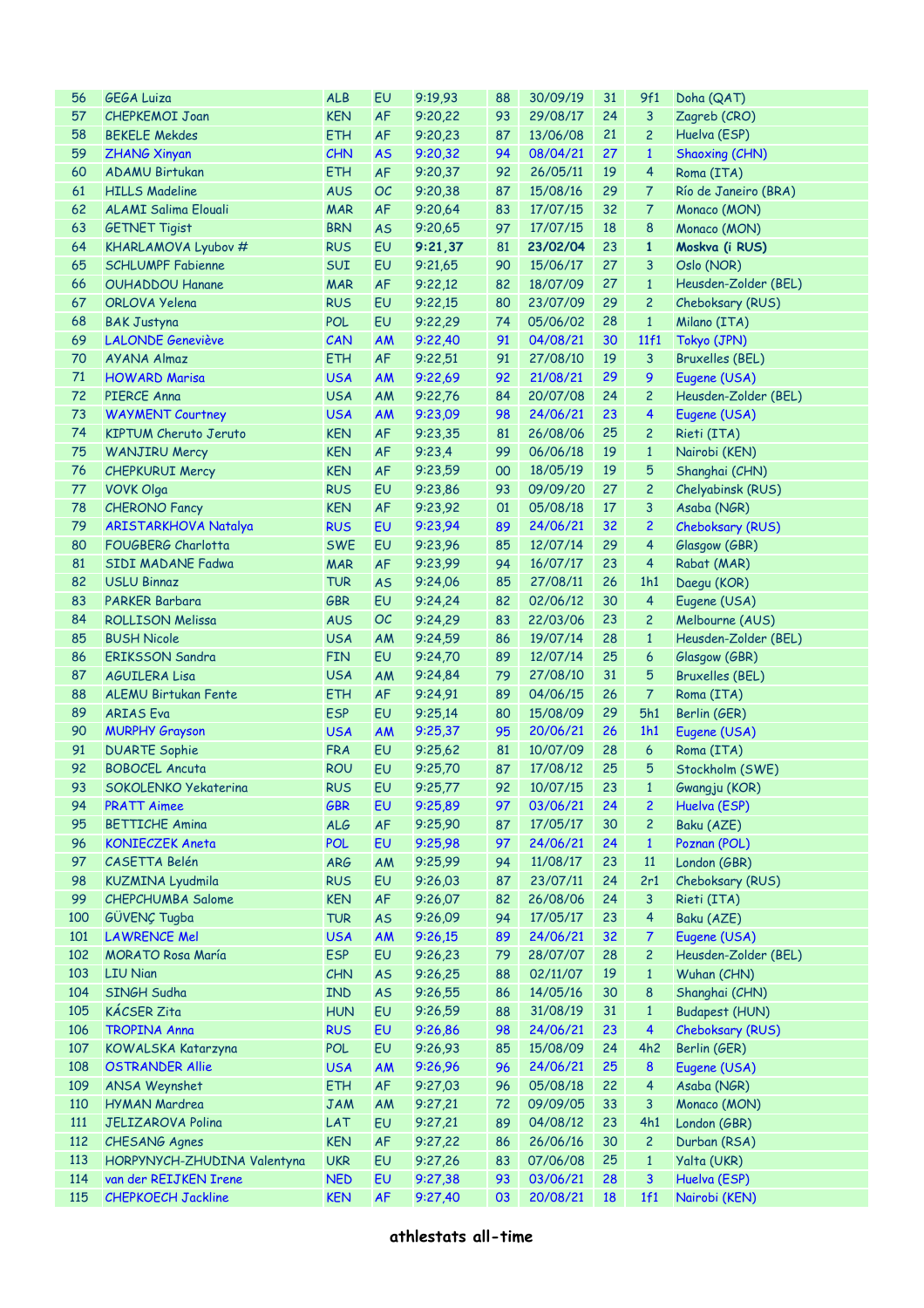| <b>116</b> | ROMAGNOLO Elena             | <b>ITA</b> | EU        | 9:27,48 | 82 | 15/08/08       | 26 | 5h3             | Beijing (CHN)         |
|------------|-----------------------------|------------|-----------|---------|----|----------------|----|-----------------|-----------------------|
| 117        | SÁNCHEZ-ESCRIBANO Irene     | <b>ESP</b> | EU        | 9:27,53 | 92 | 18/08/19       | 27 | 10              | Birmingham (GBR)      |
| 118        | <b>YEE Regan</b>            | CAN        | AM        | 9:27,54 | 95 | 29/06/21       | 26 | $\mathbf{1}$    | Montréal (CAN)        |
| 119        | HIGGINSON Ashley            | <b>USA</b> | AM        | 9:27,59 | 89 | 28/06/14       | 25 | $\overline{c}$  | Sacramento (USA)      |
| 120        | <b>KONIECZEK Alicja</b>     | <b>POL</b> | EU        | 9:27,79 | 94 | 24/06/21       | 27 | $\overline{2}$  | Poznan (POL)          |
| 121        | <b>BURKARD Elena</b>        | <b>GER</b> | EU        | 9:27,81 | 92 | 04/07/21       | 29 | 8               | Stockholm (SWE)       |
| 122        | CHEREPANOVA Natalya #       | <b>RUS</b> | EU        | 9:27,82 | 67 | 17/02/06       | 39 | $\mathbf{1}$    | Moskva (i RUS)        |
| 123        | <b>WOLE Agrie</b>           | <b>ETH</b> | <b>AF</b> | 9:27,83 | 99 | 08/06/21       | 22 | 4               | Hengelo (NED)         |
| 124        | <b>KUDZELICH Sviatlana</b>  | <b>BLR</b> | EU        | 9:27,95 | 87 | 31/08/14       | 27 | $\mathbf{2}$    | Berlin (GER)          |
| 125        | <b>ACHAMO Netsanet</b>      | <b>ETH</b> | <b>AF</b> | 9:28,03 | 87 | 02/06/07       | 20 | $\overline{c}$  | Neerpelt (BEL)        |
| 126        | <b>CHEROTICH Fancy</b>      | <b>KEN</b> | AF        | 9:28,04 | 90 | 27/06/13       | 23 | 5               | Ostrava (CZE)         |
| 127        | McGETTIGAN Roisin           | <b>IRL</b> | EU        | 9:28,29 | 80 | 28/07/07       | 27 | 3               | Heusden-Zolder (BEL)  |
| 128        | <b>DEJAEGHERE Veerle</b>    | <b>BEL</b> | EU        | 9:28,47 | 73 | 02/06/07       | 34 | 3               | Neerpelt (BEL)        |
| 129        | <b>CASHIN Amy</b>           | <b>AUS</b> | <b>OC</b> | 9:28,60 | 94 | 03/06/21       | 27 | $\mathbf{1}$    | Portland (USA)        |
| 130        | <b>MOREIRA Sara</b>         | <b>POR</b> | EU        | 9:28,64 | 85 | 15/08/09       | 24 | 6h2             | Berlin (GER)          |
|            |                             |            |           |         |    |                |    |                 |                       |
| 131        | <b>BUTTERWORTH Alycia</b>   | CAN        | AM        | 9:28,68 | 92 | 21/08/21       | 29 | 10              | Eugene (USA)          |
| 132        | <b>KIPP Shalaya</b>         | <b>USA</b> | AM        | 9:28,72 | 90 | 07/07/16       | 26 | $\overline{4}$  | Eugene (USA)          |
| 133        | <b>TUIGONG Caroline</b>     | <b>KEN</b> | AF        | 9:28,81 | 90 | 22/05/16       | 26 | 3               | Rabat (MAR)           |
| 134        | ERISMIS ÖZATA Türkan        | <b>TUR</b> | <b>AS</b> | 9:28,84 | 84 | 13/06/09       | 25 | $\mathbf{1}$    | <b>Istanbul (TUR)</b> |
| 135        | <b>HINDS Korene</b>         | <b>JAM</b> | AM        | 9:28,86 | 76 | 15/06/07       | 31 | 3               | Oslo (NOR)            |
| 136        | <b>CHEEVER Jamie</b>        | <b>USA</b> | AM        | 9:29,13 | 87 | 28/04/13       | 26 | 2r1             | Palo Alto (USA)       |
| 137        | <b>CLITHEROE Helen</b>      | <b>GBR</b> | EU        | 9:29,14 | 74 | 15/08/08       | 34 | 6h1             | Beijing (CHN)         |
| 138        | <b>MASAI Magdalene Yeko</b> | <b>KEN</b> | AF        | 9:29,16 | 93 | 07/06/15       | 22 | 5               | Birmingham (GBR)      |
| 139        | <b>FINN Michelle</b>        | <b>IRL</b> | EU        | 9:29,25 | 89 | 07/06/21       | 32 | $\mathbf{2}$    | Turku (FIN)           |
| 140        | <b>MEYER Lea</b>            | <b>GER</b> | EU        | 9:29,26 | 97 | 12/06/21       | 24 | $\overline{c}$  | Nice (FRA)            |
| 141        | <b>SHOOK Briana</b>         | <b>USA</b> | AM        | 9:29,32 | 81 | 31/07/04       | 23 | $\mathbf{1}$    | Heusden-Zolder (BEL)  |
| 142        | FUENTES-PILA Zulema         | <b>ESP</b> | EU        | 9:29,40 | 77 | 15/08/08       | 31 | 4h2             | Beijing (CHN)         |
| 143        | <b>ITAA Korahubsh</b>       | <b>ETH</b> | AF        | 9:29,52 | 92 | 10/06/09       | 17 | $\mathbf{1}$    | Huelva (ESP)          |
| 144        | <b>FRANEK Bridget</b>       | <b>USA</b> | AM        | 9:29,53 | 87 | 14/07/12       | 25 | $\overline{4}$  | London (GBR)          |
| 145        | <b>ZHU Yanmei</b>           | CHN        | <b>AS</b> | 9:29,63 | 86 | 15/08/08       | 22 | 7h1             | Beijing (CHN)         |
| 146        | <b>COHEN Adva</b>           | <b>ISR</b> | <b>AS</b> | 9:29,74 | 96 | 12/08/18       | 22 | 5               | Berlin (GER)          |
| 147        | <b>CRUZ Clarisse</b>        | <b>POR</b> | EU        | 9:30,06 | 78 | 04/08/12       | 34 | 5h2             | London (GBR)          |
| 148        | WAGNER-GYÜRKÉS Viktória     | <b>HUN</b> | EU        | 9:30,10 | 92 | 12/06/21       | 29 | $\mathbf{3}$    | Nice (FRA)            |
| 149        | <b>BOUZAYANI Marwa</b>      | <b>TUN</b> | <b>AF</b> | 9:30,13 | 97 | 01/08/21       | 24 | 5h1             | Tokyo (JPN)           |
| 150        | <b>RAINSBERGER Katie</b>    | <b>USA</b> | AM        | 9:30,18 | 98 | 24/06/21       | 23 | 10              | Eugene (USA)          |
| 151        | <b>DEAN ARCHER Hatti</b>    | <b>GBR</b> | EU        | 9:30,19 | 82 | 30/07/10       | 28 | $\overline{4}$  | Barcelona (ESP)       |
| 152        | <b>TÓTH Lívia</b>           | <b>HUN</b> | EU        | 9:30,20 | 80 | 09/09/05       | 25 | $\overline{4}$  | Monaco (MON)          |
| 153        | <b>TROUP Rasa</b>           | <b>LTU</b> | EU        | 9:30,21 |    | 77 15/08/08 31 |    |                 | 8h3 Beijing (CHN)     |
| 154        | KAYA Özlem                  | <b>TUR</b> | <b>AS</b> | 9:30,23 | 90 | 24/08/15       | 25 | 7h <sub>2</sub> | Beijing (CHN)         |
| 155        | <b>CHAABI Bouchra</b>       | <b>MAR</b> | AF        | 9:30,35 | 79 | 04/07/04       | 25 | 3               | Iráklio (GRE)         |
| 156        | <b>XU Shuangshuang</b>      | CHN        | <b>AS</b> | 9:30,39 | 96 | 13/06/21       | 25 | $\mathbf{1}$    | Shaoxing (CHN)        |
| 157        | <b>MARTÍN GIMENEZ Diana</b> | <b>ESP</b> | EU        | 9:30,70 | 81 | 17/08/14       | 33 | 3               | Zürich (SUI)          |
| 158        | KOKKINARÍOU Iríni           | GRE        | EU        | 9:30,72 | 81 | 13/07/08       | 27 | 5               | Athína (GRE)          |
| 159        | <b>ANDERSON Lindsey</b>     | <b>USA</b> | AM        | 9:30,75 | 85 | 03/07/08       | 23 | $\overline{c}$  | Eugene (USA)          |
|            |                             | <b>AUS</b> |           |         |    |                |    | $\overline{4}$  | Athína (GRE)          |
| 160        | <b>MITCHELL Victoria</b>    |            | OC        | 9:30,84 | 82 | 03/07/06       | 24 |                 |                       |
| 161        | <b>SHATALOVA Mariya</b>     | <b>UKR</b> | EU        | 9:30,89 | 89 | 13/08/16       | 27 | 6h1             | Río de Janeiro (BRA)  |
| 162        | TÓTH Lili Anna              | <b>HUN</b> | EU        | 9:30,96 | 98 | 01/08/21       | 23 | 7h3             | Tokyo (JPN)           |
| 163        | <b>SHMIDT Svitlana</b>      | <b>UKR</b> | EU        | 9:31,16 | 90 | 13/06/12       | 22 | $\mathbf{1}$    | Yalta (UKR)           |
| 164        | MUYANGA Christine Kambua    | <b>KEN</b> | AF        | 9:31,35 | 91 | 10/07/08       | 17 | $\mathbf{1}$    | Bydgoszcz (POL)       |
| 165        | <b>COULAUD Julie</b>        | <b>FRA</b> | EU        | 9:31,43 | 82 | 02/07/07       | 25 | $\overline{4}$  | Athína (GRE)          |
| 166        | <b>PALOU Claire</b>         | <b>FRA</b> | EU        | 9:31,46 | 01 | 12/06/21       | 20 | 5               | Nice (FRA)            |
| 167        | <b>CLARKE Rosie</b>         | <b>GBR</b> | EU        | 9:31,68 | 91 | 13/06/19       | 28 | 14              | Oslo (NOR)            |
| 168        | <b>NORRIS Mahala</b>        | <b>USA</b> | AM        | 9:31,79 |    | 12/06/21       |    | $\mathbf{1}$    | Eugene (USA)          |
| 169        | CLAUDE-BOXBERGER Ophélie    | <b>FRA</b> | EU        | 9:31,84 | 88 | 12/08/18       | 30 | 9               | Berlin (GER)          |
| 170        | <b>KIMELI Joyce</b>         | <b>KEN</b> | <b>AF</b> | 9:31,84 |    | 12/06/21       |    | $\overline{c}$  | Eugene (USA)          |
| 171        | <b>VLASOVA Natalya</b>      | <b>RUS</b> | EU        | 9:31,95 | 88 | 21/06/16       | 28 | 3               | Cheboksary (RUS)      |
| 172        | McCABE Ceili                | CAN        | <b>AM</b> | 9:32,01 | 01 | 29/06/21       | 20 | $\mathbf{1}$    | Morgantown (USA)      |
| 173        | <b>STREBKOVA Nataliya</b>   | <b>UKR</b> | EU        | 9:32,05 | 95 | 24/08/21       | 26 | $\overline{c}$  | <b>Budapest (HUN)</b> |
| 174        | <b>CHEPKEMOI Naomi</b>      | <b>KEN</b> | AF        | 9:32,3  | 99 | 06/06/18       | 19 | $\overline{c}$  | Nairobi (KEN)         |
| 175        | LI Zhenzhu                  | CHN        | <b>AS</b> | 9:32,35 | 85 | 10/06/07       | 22 | $\mathbf{1}$    | Suzhou (CHN)          |
|            |                             |            |           |         |    |                |    |                 |                       |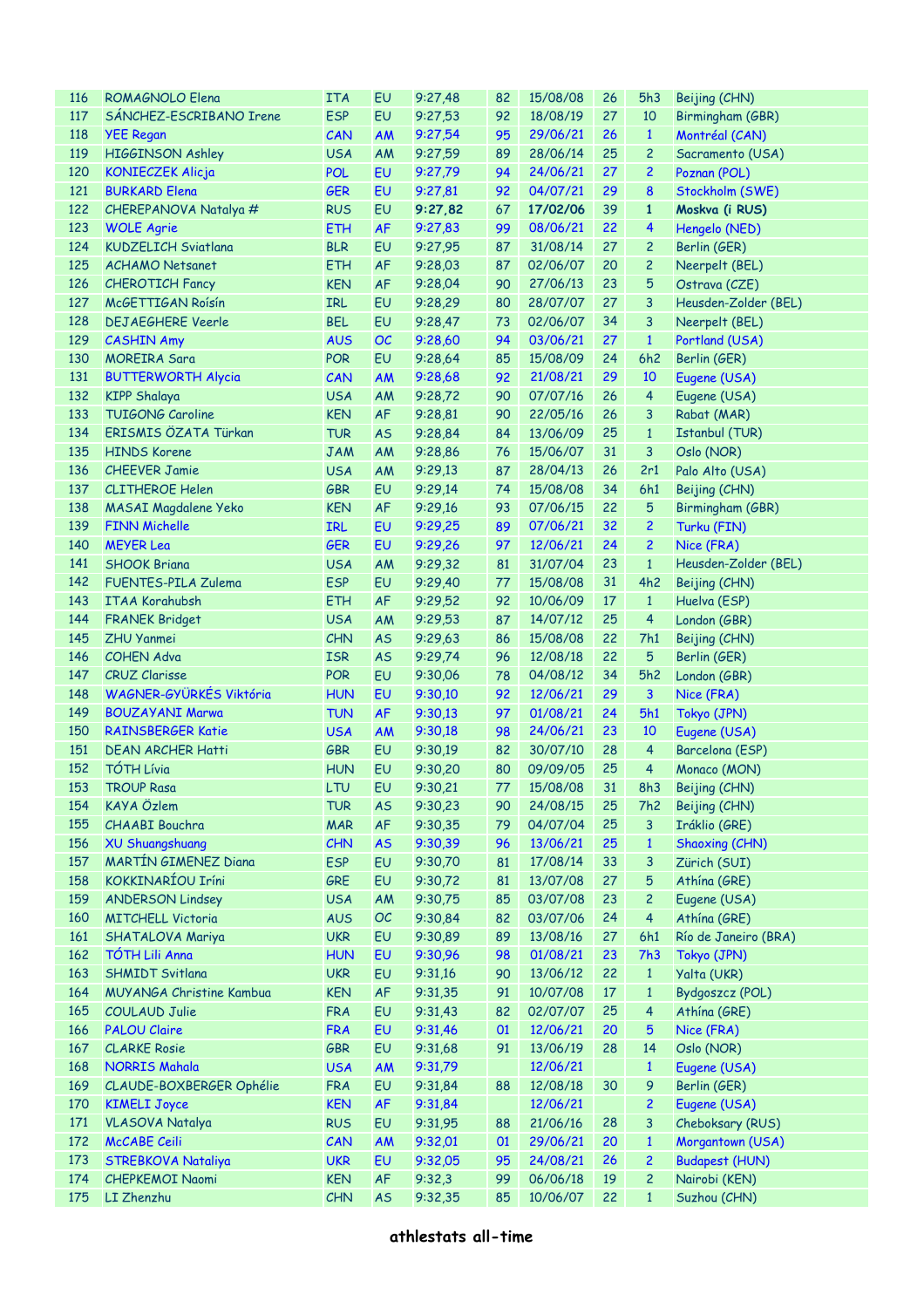| 176 | ZADOROZHNAYA Yelena               | <b>RUS</b> | EU        | 9:32,41        | 77 | 09/09/05      | 28 | 5                | Monaco (MON)              |
|-----|-----------------------------------|------------|-----------|----------------|----|---------------|----|------------------|---------------------------|
| 177 | <b>BOUAASAYRIYA Kaltoum</b>       | <b>MAR</b> | AF        | 9:32,50        | 82 | 11/05/13      | 31 | $\mathbf{1}$     | Fès (MAR)                 |
| 178 | <b>McILLROY Kate</b>              | <b>NZL</b> | OC        | 9:32,54        | 81 | 22/07/06      | 25 | 5                | Heusden-Zolder (BEL)      |
| 179 | <b>WILSON Alexina</b>             | <b>USA</b> | AM        | 9:32,69        | 93 | 21/05/21      | 28 | $\mathbf{1}$     | New York (USA)            |
| 180 | <b>JERUTO Leah</b>                | <b>KEN</b> | <b>AF</b> | 9:32,8         | 00 | 18/06/21      | 21 | 5                | Nairobi (KEN)             |
| 181 | <b>RUTTO Stella</b>               | <b>KEN</b> | <b>AF</b> | 9:32,90        | 96 | 04/09/20      | 24 |                  | Cluj-Napoca (ROU)         |
| 182 | <b>CHEROTICH Faith</b>            | <b>KEN</b> | <b>AF</b> | 9:33,02        | 04 | 03/07/21      | 17 | $\overline{2}$   | Nairobi (KEN)             |
| 183 | <b>OLIVARES</b> Élodie            | <b>FRA</b> | EU        | 9:33,12        | 76 | 20/07/02      | 26 | $\overline{c}$   | Heusden-Zolder (BEL)      |
| 184 | DÂNEKOVA Silvia                   | <b>BUL</b> | EU        | 9:33,41        | 83 | 01/08/15      | 32 | $\mathbf{1}$     | Pitesti (ROU)             |
| 185 | <b>FURLAN Jessica</b>             | CAN        | AM        | 9:33,45        | 90 | 19/07/14      | 24 | $\overline{4}$   | Heusden-Zolder (BEL)      |
| 186 | <b>MUENI Elizabeth</b>            | <b>KEN</b> | AF        | 9:33,49        | 91 | 03/07/09      | 18 | 5                | Oslo (NOR)                |
| 187 | <b>HAYAKARI Minori</b>            | <b>JPN</b> | <b>AS</b> | 9:33.93        | 72 | 20/07/08      | 36 | $\overline{4}$   | Heusden-Zolder (BEL)      |
| 188 | <b>MATTUZZI Isabel</b>            | <b>ITA</b> | EU        | 9:34,02        | 95 | 10/08/18      | 23 | 5h2              | Berlin (GER)              |
| 189 | <b>PROUSE Charlotte</b>           | CAN        | <b>AM</b> | 9:34,25        | 97 | 12/06/21      | 24 | 5                | Eugene (USA)              |
| 190 | <b>ENGESET Kristine Eikrem</b>    | <b>NOR</b> | EU        | 9:34,28        | 88 | 15/06/07      | 19 | 6                | Oslo (NOR)                |
|     |                                   | <b>ESP</b> |           |                |    |               | 30 |                  |                           |
| 191 | <b>ROBLES Carolina</b>            |            | EU        | 9:34,30        | 91 | 19/06/21      |    | $\mathbf{1}$     | Madrid (ESP)              |
| 192 | <b>ABDULLAYEVA Layes</b>          | <b>AZE</b> | <b>AS</b> | 9:34,75        | 91 | 30/07/10      | 19 | 6                | Barcelona (ESP)           |
| 193 | <b>FLANAGAN Eilish</b>            | <b>IRL</b> | EU        | 9:34,86        | 97 | 01/08/21      | 24 | 12h3             | Tokyo (JPN)               |
| 194 | <b>BULUT Gamze</b>                | <b>TUR</b> | <b>AS</b> | 9:34,88        | 92 | 19/05/12      | 20 | $\mathbf{1}$     | <b>Izmir (TUR)</b>        |
| 195 | <b>KOWAL Matylda</b>              | <b>POL</b> | EU        | 9:35,13        | 89 | 13/08/16      | 27 | 8h2              | Río de Janeiro (BRA)      |
| 196 | <b>KOUBAA Sanaa</b>               | <b>GER</b> | EU        | 9:35,15        | 85 | 13/08/16      | 31 | 9h2              | Río de Janeiro (BRA)      |
| 197 | RICHARDSSON Camilla               | <b>FIN</b> | EU        | 9:35,27        | 93 | 24/07/19      | 26 | $\mathbf{1}$     | Joensuu (FIN)             |
| 198 | vanden BEMPT Sigrid               | <b>BEL</b> | EU        | 9:35,28        | 81 | 31/07/04      | 23 | 3                | Heusden-Zolder (BEL)      |
| 199 | <b>DOSEYKINA Ekaterina</b>        | <b>RUS</b> | EU        | 9:35,28        | 90 | 29/05/14      | 24 | $\mathbf{1}$     | Sochi (RUS)               |
| 200 | <b>CHEMION Phanencer Chemutai</b> | <b>KEN</b> | AF        | 9:35,31        | 89 | 27/05/12      | 23 | $\overline{4}$   | Rabat (MAR)               |
| 201 | ROLLAND Megan                     | <b>USA</b> | AM        | 9:35,31        | 88 | 07/07/16      | 28 | $\mathcal{I}$    | Eugene (USA)              |
| 202 | <b>IVANOVA Marina #</b>           | <b>RUS</b> | EU        | 9:35,33        | 83 | 11/02/05      | 22 | $\overline{c}$   | Volgograd (i RUS)         |
| 203 | <b>IZMODENOVA Natalya</b>         | <b>RUS</b> | EU        | 9:35,51        | 81 | 14/06/05      | 24 | 5                | Athína (GRE)              |
| 204 | <b>GORCHAKOVA Natalya</b>         | <b>RUS</b> | EU        | 9:35,55        | 83 | 03/07/12      | 29 | 4r <sub>2</sub>  | Cheboksary (RUS)          |
| 205 | <b>McCOLGAN Eilish</b>            | <b>GBR</b> | EU        | 9:35,82        | 90 | 10/08/13      | 23 | 7h <sub>2</sub>  | Moskva (RUS)              |
| 206 | <b>HASSEN Halima</b>              | <b>ETH</b> | AF        | 9:35,89        | 92 | 01/06/09      | 17 | $\mathbf{3}$     | Rehlingen (GER)           |
| 207 | <b>WAITE Lennie</b>               | <b>GBR</b> | EU        | 9:35,91        | 86 | 12/06/16      | 30 | 1r1              | Portland (USA)            |
| 208 | <b>CAKIR Asli</b>                 | <b>TUR</b> | <b>AS</b> | 9:36,01        | 85 | 13/06/09      | 24 | 3                | <b>Istanbul (TUR)</b>     |
| 209 | <b>BERNARD-GALEA Maria</b>        | CAN        | AM        | 9:36,12        | 93 | 09/07/19      | 26 | $\overline{c}$   | Azusa (USA)               |
| 210 | <b>OUDIOU Emma</b>                | <b>FRA</b> | EU        | 9:36,15        | 95 | 10/08/18      | 23 | 8h2              | Berlin (GER)              |
| 211 | <b>SUSSMANN Jana</b>              | <b>GER</b> | EU        | 9:36,26        | 90 | 02/09/18      | 28 | 9                | Berlin (GER)              |
| 212 | FEAIN-RYAN Cara                   | <b>AUS</b> | OC        | 9:36,35        | 99 | 18/06/21      | 22 | $\mathbf{1}$     | Townsville (AUS)          |
|     | 213 da SILVA Tatiane Raquel       |            |           | BRA AM 9:36,43 | 90 | $01/08/21$ 31 |    |                  | 7h2 Tokyo (JPN)           |
| 214 | <b>AKDAG Meryem</b>               | <b>TUR</b> | <b>AS</b> | 9:36,54        | 92 | 01/05/16      | 24 | $\mathbf{1}$     | Mersin (TUR)              |
| 215 | LEBEDEVA Lyudmila                 | <b>RUS</b> | EU        | 9:36,56        | 90 | 05/08/15      | 25 | 2r <sub>2</sub>  | Cheboksary (RUS)          |
| 216 | <b>SCHERRER Chiara</b>            | <b>SUI</b> | EU        | 9:36,56        | 96 | 12/09/21      | 25 | $\overline{7}$   | Berlin (GER)              |
| 217 | <b>JURAVEL Oxana</b>              | <b>MDA</b> | EU        | 9:36,63        | 86 | 15/08/09      | 23 | 6h3              | Berlin (GER)              |
| 218 |                                   | <b>ETH</b> | <b>AF</b> | 9:36,72        | 96 | 05/06/15      | 19 |                  | Montbéliard (FRA)         |
|     | MOHAMED Bezuayehu                 |            |           |                |    |               | 24 | $\mathbf{1}$     | Göteborg (SWE)            |
| 219 | <b>LANDWEHR Katie</b>             | <b>USA</b> | <b>AM</b> | 9:37,00        | 93 | 11/07/17      |    | $\overline{c}$   |                           |
| 220 | NYARUAI WANJIRU Veronica          | <b>KEN</b> | <b>AF</b> | 9:37,11        | 89 | 31/05/08      | 19 | 5                | Neerpelt (BEL)            |
| 221 | <b>DONEGAN Laura Rose</b>         | <b>AUS</b> | OC        | 9:37,38        | 93 | 17/07/19      | 26 | 3                | Liège (BEL)               |
| 222 | <b>WINKCUP Georgia</b>            | <b>AUS</b> | OC        | 9:37,43        | 97 | 02/08/19      | 22 | $\mathbf{1}$     | Birmingham (GBR)          |
| 223 | <b>ALLEN Summer</b>               | <b>USA</b> | <b>AM</b> | 9:37,48        |    | 10/06/21      |    | 3sf1             | Eugene (USA)              |
| 224 | <b>BRITTON Fionnuala</b>          | IRL        | EU        | 9:37,60        | 84 | 11/06/11      | 27 | 5                | New York (USA)            |
| 225 | <b>MERLO Martina</b>              | <b>ITA</b> | EU        | 9:37,72        | 93 | 12/06/21      | 28 | $\overline{7}$   | Nice (FRA)                |
| 226 | <b>KUNC Katy</b>                  | <b>USA</b> | AM        | 9:37,85        | 95 | 20/06/21      | 26 | 6h2              | Eugene (USA)              |
| 227 | <b>IVANOVA Svetlana</b>           | <b>RUS</b> | EU        | 9:37,88        | 83 | 04/07/08      | 25 | $\mathbf{1}$     | Bordeaux (FRA)            |
| 228 | <b>KIBET Betty Chepkemoi</b>      | <b>KEN</b> | <b>AF</b> | 9:37,9         | 00 | 18/06/21      | 21 | $\epsilon$       | Nairobi (KEN)             |
| 229 | FJØRTOFT Silje                    | <b>NOR</b> | EU        | 9:37,97        | 87 | 03/07/09      | 22 | $\overline{7}$   | Oslo (NOR)                |
| 230 | <b>JENNINGS Gabrielle</b>         | <b>USA</b> | AM        | 9:38,24        | 98 | 12/06/21      | 23 | 7                | Eugene (USA)              |
| 231 | <b>SCHULZ Melanie</b>             | <b>GER</b> | EU        | 9:38,31        | 79 | 06/07/02      | 23 | $\mathbf{1}$     | Bochum-Wattenscheid (GER) |
| 232 | AZZOUHOUM Fatiha Bahi             | ALG        | <b>AF</b> | 9:38,31        | 83 | 14/06/05      | 22 | $\boldsymbol{6}$ | Athína (GRE)              |
| 233 | <b>BOONSTRA Miranda</b>           | <b>NED</b> | EU        | 9:38,40        | 72 | 29/05/09      | 37 | $\mathbf{1}$     | Nijmegen (NED)            |
| 234 | <b>VAUGHN Sara</b>                | <b>USA</b> | AM        | 9:38,52        | 90 | 28/05/21      | 31 | 5f1              | Portland (USA)            |
| 235 | <b>JOHANSSON Christin</b>         | <b>SWE</b> | EU        | 9:38,55        | 78 | 28/07/07      | 29 | $\overline{7}$   | Heusden-Zolder (BEL)      |
|     |                                   |            |           |                |    |               |    |                  |                           |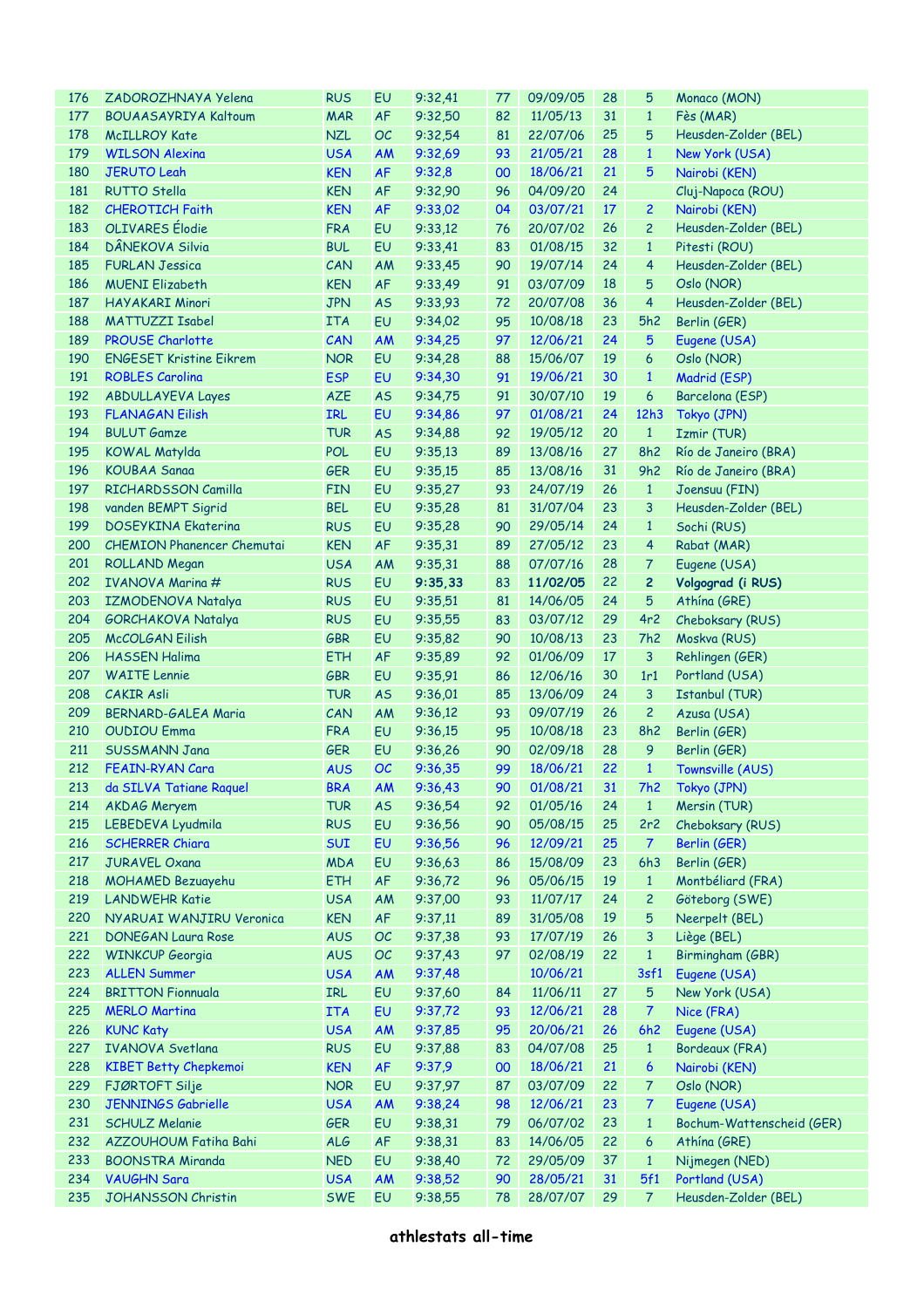| 236 | <b>GEAR Kristlin</b>           | <b>USA</b> | AM        | 9:38,62                   | 99 | 14/05/21 | 22              | $\mathbf{1}$     | <b>College Station (USA)</b> |
|-----|--------------------------------|------------|-----------|---------------------------|----|----------|-----------------|------------------|------------------------------|
| 237 | dos SANTOS Juliana Paula       | <b>BRA</b> | AM        | 9:38,63                   | 83 | 06/06/16 | 33              | $\mathbf{1}$     | Praha (CZE)                  |
| 238 | <b>JOHANSSON Ulrika</b>        | <b>SWE</b> | EU        | 9:38,88                   | 75 | 15/08/09 | 34              | 8h2              | Berlin (GER)                 |
| 239 | <b>MARA Valeriya</b>           | <b>UKR</b> | EU        | 9:38,91                   | 83 | 03/07/10 | 27              | $\mathbf{1}$     | Donetsk (UKR)                |
| 240 | <b>LAKE</b> Iona               | <b>GBR</b> | EU        | 9:39,03                   | 93 | 29/08/17 | 24              | 8                | Zagreb (CRO)                 |
| 241 | <b>STONER Paige</b>            | <b>USA</b> | AM        | 9:39,10                   | 96 | 09/07/19 | 23              | $\overline{4}$   | Azusa (USA)                  |
| 242 | <b>REHBERG Maya</b>            | <b>GER</b> | EU        | 9:39,18                   | 94 | 06/06/16 | 22              | $\overline{2}$   | Praha (CZE)                  |
| 243 | <b>MONTEIRO Inês</b>           | <b>POR</b> | EU        | 9:39,20                   | 80 | 14/06/05 | 25              | $\overline{7}$   | Athína (GRE)                 |
| 244 | <b>MARTINELLI Giulia</b>       | <b>ITA</b> | EU        | 9:39,21                   | 91 | 16/09/11 | 20              | 9                | <b>Bruxelles (BEL)</b>       |
| 245 | NILSSON Ida                    | <b>SWE</b> | EU        | 9:39,24                   | 81 | 12/08/06 | 25              | $\boldsymbol{6}$ | Göteborg (SWE)               |
| 246 | <b>RAMOS Beverly</b>           | <b>PUR</b> | AM        | 9:39,33                   | 87 | 10/07/12 | 25              | 5                | Sotteville-lès-Rouen (FRA)   |
| 247 | GAFFIGAN Ann                   | <b>USA</b> | AM        | 9:39,35                   | 81 | 15/07/04 | 23              | $\mathbf{1}$     | Sacramento (USA)             |
| 248 | <b>KIPKOECH Fancy</b>          | <b>KEN</b> | <b>AF</b> | 9:39,4                    | 01 | 21/03/19 | 18              | $\mathbf{1}$     | Nairobi (KEN)                |
| 249 | <b>TREACY Sara Louise</b>      | IRL        | EU        | 9:39,41                   | 89 | 23/07/16 | 27              | $\boldsymbol{6}$ | London (GBR)                 |
| 250 | <b>HALL Sara</b>               | <b>USA</b> | AM        | 9:39,48                   | 83 | 26/05/11 | 28              | $\overline{7}$   | Roma (ITA)                   |
| 251 | <b>LIMIKA Irene</b>            | <b>KEN</b> | <b>AF</b> | 9:39,51                   | 79 | 09/07/01 | 22              | $\overline{c}$   | Nice (FRA)                   |
| 252 | <b>KETEMA Maritu</b>           | <b>ETH</b> | <b>AF</b> |                           | 00 | 11/06/17 | 17 <sup>2</sup> | $\overline{4}$   | Hengelo (NED)                |
|     | <b>MESSNER Carrie</b>          |            |           | 9:39,55                   |    |          | 28              |                  |                              |
| 253 |                                | <b>USA</b> | AM        | 9:39,68                   | 77 | 06/08/05 |                 | 3h2              | Helsinki (FIN)               |
| 254 | <b>JACKSON Elizabeth</b>       | <b>USA</b> | AM        | 9:39,78                   | 77 | 26/06/05 | 28              | $\mathbf{1}$     | Carson (USA)                 |
| 255 | <b>LARSSON Maria</b>           | <b>SWE</b> | EU        | 9:39,96                   | 94 | 11/07/17 | 23              | $\overline{4}$   | Göteborg (SWE)               |
| 256 | <b>TESCHUK Erin</b>            | CAN        | AM        | 9:40,07                   | 94 | 24/08/15 | 21              | 10h2             | Beijing (CHN)                |
| 257 | PETROVA Anna                   | <b>RUS</b> | EU        | 9:40,15                   | 94 | 04/09/19 | 25              | 3                | Sochi (RUS)                  |
| 258 | <b>DANOIS Maeva</b>            | <b>FRA</b> | EU        | 9:40,19                   | 93 | 28/05/16 | 23              | $\overline{c}$   | Oordegem-Lede (BEL)          |
| 259 | <b>BODINSON Klara</b>          | <b>SWE</b> | EU        | 9:40,21                   | 90 | 01/08/15 | 25              | $\overline{4}$   | Ninove (BEL)                 |
| 260 | <b>LEHTINEN Johanna</b>        | <b>FIN</b> | EU        | 9:40,28                   | 79 | 03/07/06 | 27              | 8                | Athína (GRE)                 |
| 261 | <b>CHESSER Rena</b>            | <b>USA</b> | AM        | 9:40,49                   | 83 | 07/07/16 | 33              | 10               | Eugene (USA)                 |
| 262 | <b>YIN Anna</b>                | CHN        | <b>AS</b> | 9:40,50                   | 92 | 11/07/14 | 22              | $\mathbf{1}$     | Jinan (CHN)                  |
| 263 | PÉREZ María José               | <b>ESP</b> | EU        | 9:40,51                   | 92 | 01/07/17 | 25              | 14               | Paris (FRA)                  |
| 264 | <b>ERBACHER Brielle</b>        | <b>AUS</b> | OC        | 9:40,59                   | 99 | 18/06/21 | 22              | 3                | Townsville (AUS)             |
| 265 | Di CRESCENZO Delilah           | <b>USA</b> | AM        | 9:40,63                   | 83 | 10/07/11 | 28              | 5                | Birmingham (GBR)             |
| 266 | <b>OREN Emily</b>              | <b>USA</b> | AM        | 9:40,65                   | 93 | 10/06/17 | 24              | $\mathbf{1}$     | Nashville (USA)              |
| 267 | <b>DEREVEVA Olga</b>           | <b>RUS</b> | EU        | 9:40,77                   | 85 | 29/05/14 | 29              | $\overline{4}$   | Sochi (RUS)                  |
| 268 | <b>IVANOVA Viktoria</b>        | <b>RUS</b> | EU        | 9:40,78                   | 91 | 23/07/14 | 23              | 5r2              | Kazan (RUS)                  |
| 269 | <b>DELAY Kayley</b>            | <b>USA</b> | <b>AM</b> | 9:40,81                   |    | 21/05/21 |                 | $\mathbf{3}$     | New York (USA)               |
| 270 | <b>ALLEN Lindsay</b>           | <b>USA</b> | AM        | 9:40,83                   | 86 | 02/05/09 | 23              | 3r1              | Palo Alto (USA)              |
| 271 | <b>LACOURSE Jessy</b>          | CAN        | AM        | 9:40,86                   | 97 | 21/05/21 | 24              | $\overline{4}$   | New York (USA)               |
| 272 | PEASE Sarah                    | <b>USA</b> | AM        | 9:40,94                   | 87 | 12/06/16 | 29              | 5r1              | Portland (USA)               |
|     | 273 PANAET Elena Adelina       | <b>ROU</b> |           | EU 9:41,06 93 12/06/21 28 |    |          |                 |                  | 8 Nice (FRA)                 |
| 274 | SAMUM Deborah                  | <b>KEN</b> | AF        | 9:41,1                    | 95 | 06/06/18 | 23              | $\overline{4}$   | Nairobi (KEN)                |
| 275 | NIGGEMANN Alissa               | <b>USA</b> | <b>AM</b> | 9:41,12                   | 97 | 10/06/21 | 24              | 4sf1             | Eugene (USA)                 |
| 276 | <b>TOBIAS Natalya</b>          | <b>UKR</b> | EU        | 9:41,14                   | 80 | 04/08/07 | 27              | $\mathbf{1}$     | Kyiv (UKR)                   |
| 277 | <b>KOHUT-JACKSON Abby</b>      | <b>USA</b> | <b>AM</b> | 9:41,20                   |    | 10/06/21 |                 | 5sf1             | Eugene (USA)                 |
| 278 | <b>HEITLING Sabine Letícia</b> | <b>BRA</b> | AM        | 9:41,22                   | 87 | 25/07/09 | 22              | 5                | London (GBR)                 |
| 279 | <b>KAMILOS Jessica</b>         | <b>USA</b> | AM        | 9:41,28                   | 93 | 11/06/16 | 23              | $\overline{c}$   | Eugene (USA)                 |
| 280 | <b>BOUCHARD Marie</b>          | <b>FRA</b> | EU        | 9:41,32                   | 93 | 03/05/18 | 25              | $\mathbf{1}$     | Palo Alto (USA)              |
| 281 | FERNÁNDEZ Blanca               | <b>ESP</b> | EU        | 9:41,33                   | 92 | 29/06/21 | 29              | $\overline{c}$   | Castellón (ESP)              |
| 282 | <b>LUO Xia</b>                 | CHN        | <b>AS</b> | 9:41,36                   | 00 | 25/09/21 | 21              | 3                | Xi'an (CHN)                  |
| 283 | <b>GATHONI Ann</b>             | <b>KEN</b> | AF        | 9:41,40                   | 98 | 06/07/15 | 17              | $\overline{4}$   | Sotteville-lès-Rouen (FRA)   |
| 284 | <b>FLANAGAN Rosa</b>           | <b>NZL</b> | OC        | 9:41,42                   | 96 | 21/03/15 | 19              | $\overline{4}$   | Melbourne (AUS)              |
| 285 | <b>YOSHIMURA Reimi</b>         | <b>JPN</b> | <b>AS</b> | 9:41,43                   | 00 | 19/09/21 | 21              | $\mathbf{1}$     | Kumagaya (JPN)               |
| 286 | <b>JOHNSON Rachel</b>          | <b>USA</b> | AM        | 9:41,56                   | 93 | 28/06/14 | 21              | 5                | Sacramento (USA)             |
| 287 | <b>JIN Yuan</b>                | CHN        | <b>AS</b> | 9:41,60                   | 88 | 04/05/08 | 20              | 3                | Palo Alto (USA)              |
| 288 | <b>GORBUNOVA Yekaterina</b>    | <b>RUS</b> | EU        | 9:41,68                   | 89 | 23/02/11 | 22              | $\mathbf{1}$     | Volgograd (i RUS)            |
| 289 |                                | <b>KEN</b> |           | 9:41,69                   |    | 20/08/12 | 28              | 6                | Linz (AUT)                   |
|     | NGURIA Regina Cherotich        |            | AF        |                           | 84 | 10/08/18 |                 |                  |                              |
| 290 | RAUMA Janica                   | <b>FIN</b> | EU        | 9:41,70                   | 86 |          | 32              | 10h2             | Berlin (GER)                 |
| 291 | LUSTIGOVA Marcela              | <b>CZE</b> | EU        | 9:41,73                   | 82 | 13/06/11 | 29              | 5                | Praha (CZE)                  |
| 292 | de CROOCK Stephanie            | <b>BEL</b> | EU        | 9:41,79                   | 79 | 28/07/07 | 28              | 11               | Heusden-Zolder (BEL)         |
| 293 | <b>GRAVES Carmen</b>           | <b>USA</b> | AM        | 9:41,80                   | 91 | 20/06/21 | 30              | <b>8h2</b>       | Eugene (USA)                 |
| 294 | <b>KRÓLIK Kinga</b>            | <b>POL</b> | EU        | 9:41,80                   | 99 | 24/06/21 | 22              | $\mathbf{3}$     | Poznan (POL)                 |
| 295 | SEKANOVÁ Lucie                 | <b>CZE</b> | EU        | 9:41,84                   | 89 | 30/05/15 | 26              | $\mathbf{1}$     | Mersin (TUR)                 |